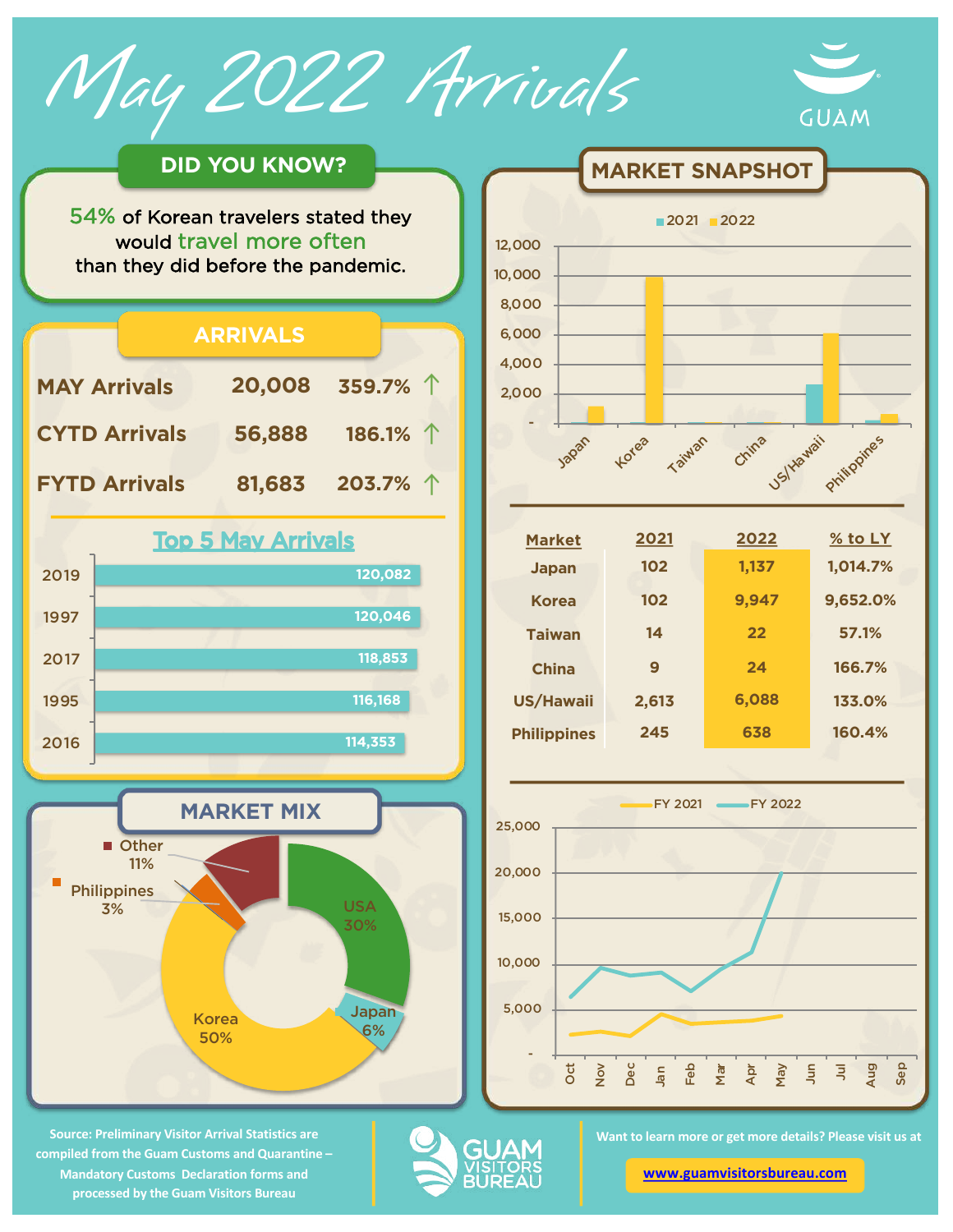## **Preliminary Visitor Arrival Summary May 2022**



|                                        | $Mav-21$               | $Mav-22$ | % from LY |  |  |  |  |  |
|----------------------------------------|------------------------|----------|-----------|--|--|--|--|--|
| Civilian Air Arrivals <sup>a</sup>     | 3.199                  | 18.414   | 475.6%    |  |  |  |  |  |
| Civilian Sea Arrivals <sup>a</sup>     | 22                     | 10       | $-54.5%$  |  |  |  |  |  |
| Armed Forces Air Arrivals <sup>a</sup> | 1.127                  | 1.584    | 40.6%     |  |  |  |  |  |
| Armed Forces Sea Arrivals <sup>a</sup> | $\boldsymbol{\Lambda}$ |          |           |  |  |  |  |  |
| <b>TOTAL VISITOR ARRIVALS</b>          | 4.352                  | 20.008   | 359.7%    |  |  |  |  |  |

|                                                             | <b>May-21</b>           | <b>May-22</b>            | % from LY |
|-------------------------------------------------------------|-------------------------|--------------------------|-----------|
| Civilian Air Arrivals <sup>a</sup>                          | 3,199                   | 18,414                   | 475.6%    |
| Civilian Sea Arrivals <sup>a</sup>                          | 22                      | 10                       | $-54.5%$  |
| Armed Forces Air Arrivals <sup>a</sup>                      | 1,127                   | 1,584                    | 40.6%     |
| Armed Forces Sea Arrivals <sup>a</sup>                      | 4                       | 0                        |           |
| <b>TOTAL VISITOR ARRIVALS</b>                               | 4,352                   | 20,008                   | 359.7%    |
|                                                             |                         |                          |           |
| <b>ORIGIN OF AIR ARRIVALS (Civilian &amp; Armed Forces)</b> | <b>May-21</b>           | <b>May-22</b>            | % from LY |
| <b>JAPAN</b>                                                | 102                     | 1,137                    | 1014.7%   |
| Kanto (Tokyo)                                               | 43                      | 587                      | 1265.1%   |
| Chubu (Nagoya)                                              |                         | 30                       |           |
| Kinki (Osaka)                                               | $\overline{c}$          | 70                       | 3400.0%   |
| Koshinetsu                                                  |                         | 11                       |           |
| Hokuriku                                                    |                         | $\overline{a}$           |           |
| Tohoku                                                      | 8                       | 11                       | 37.5%     |
| Kyushu                                                      |                         | 22                       |           |
| Chugoku                                                     |                         | $\boldsymbol{8}$         | 700.0%    |
| Hokkaido                                                    | 6                       | 8                        | 33.3%     |
| Shikoku                                                     |                         | $\overline{4}$           |           |
| Okinawa/Miya                                                | 9                       | 281                      | 3022.2%   |
| Other                                                       | 33                      | 103                      | 212.1%    |
| <b>KOREA</b>                                                | 102                     | 9,947                    | 9652.0%   |
| Seoul                                                       | 43                      | 4,512                    | 10393.0%  |
| Incheon/Gyeonggi                                            | 25                      | 2,330                    | 9220.0%   |
| Chungnam/Daejeon                                            | $\overline{2}$          | 192                      | 9500.0%   |
| Jeonbuk/Gwanju                                              |                         | 211                      |           |
| Gyeonbuk/Daegu                                              |                         | 359                      |           |
| Busan                                                       | 4                       | 1,001                    | 24925.0%  |
| Ulsan                                                       |                         | 142                      |           |
| Other                                                       | 28                      | 1,200                    | 4185.7%   |
| <b>TAIWAN</b>                                               | 14                      | 22                       | 57.1%     |
| Taipei                                                      | $\overline{9}$          | 9                        | 0.0%      |
| Kaohsiung                                                   |                         | 7                        |           |
| Taichung                                                    | 2                       | $\overline{\phantom{a}}$ | $-50.0%$  |
| Taoyuan, Miaoli, Hsinehu                                    | $\mathcal{I}$           | 5                        | 400.0%    |
| <b>Hsinchu</b>                                              | $\overline{c}$          |                          |           |
| Other                                                       |                         |                          |           |
| <b>CHINA</b>                                                | $\mathbf{9}$            | 24                       | 166.7%    |
| Beijing                                                     |                         | $\overline{a}$           |           |
| Shanghai                                                    | $\overline{a}$          | 6                        | 50.0%     |
| Guangzhou                                                   |                         | 7                        |           |
| Other                                                       | 5                       | 15                       | 200.0%    |
| US/HAWAII                                                   | 2,613                   | 6,088                    | 133.0%    |
| <b>CNMI</b>                                                 | 279                     | 1,247                    | 347.0%    |
| <b>PALAU</b>                                                | 54                      | 161                      | 198.1%    |
| <b>FSM</b>                                                  | 256                     | 330                      | 28.9%     |
| RMI                                                         | 9                       | 22                       | 144.4%    |
| <b>PHILIPPINES</b>                                          | 245                     | 638                      | 160.4%    |
| <b>AUSTRALIA</b>                                            | 9                       | 99                       | 1000.0%   |
| <b>EUROPE</b>                                               | 51                      | 70                       | 37.3%     |
| <b>HONG KONG</b>                                            | 4                       | 20                       | 400.0%    |
| <b>RUSSIA</b>                                               | $\blacksquare$          | $\overline{\mathbf{4}}$  |           |
| <b>SINGAPORE</b>                                            | 493                     | 37                       | $-92.5%$  |
| <b>INDIA</b>                                                | $\overline{\mathbf{z}}$ | $\overline{\mathbf{z}}$  | 0.0%      |
| <b>MALAYSIA</b>                                             | $\mathbf{2}$            | $\overline{\mathbf{3}}$  | 50.0%     |
| OTHER/UNKNOWN                                               | 77                      | 142                      | 84.4%     |

|                                            |                | .              |          |
|--------------------------------------------|----------------|----------------|----------|
| <b>Hotel Occupancy Taxes<sup>c</sup></b>   | \$3.550.073.91 | \$1,943,091.76 | $-45.3%$ |
| Weighted Hotel Occupancy Rate <sup>a</sup> | 51.4%          | 56.0%          | 8.9%     |
| Weighted Hotel Room Rate <sup>d</sup>      | \$158.15       | \$162.67       | 2.9%     |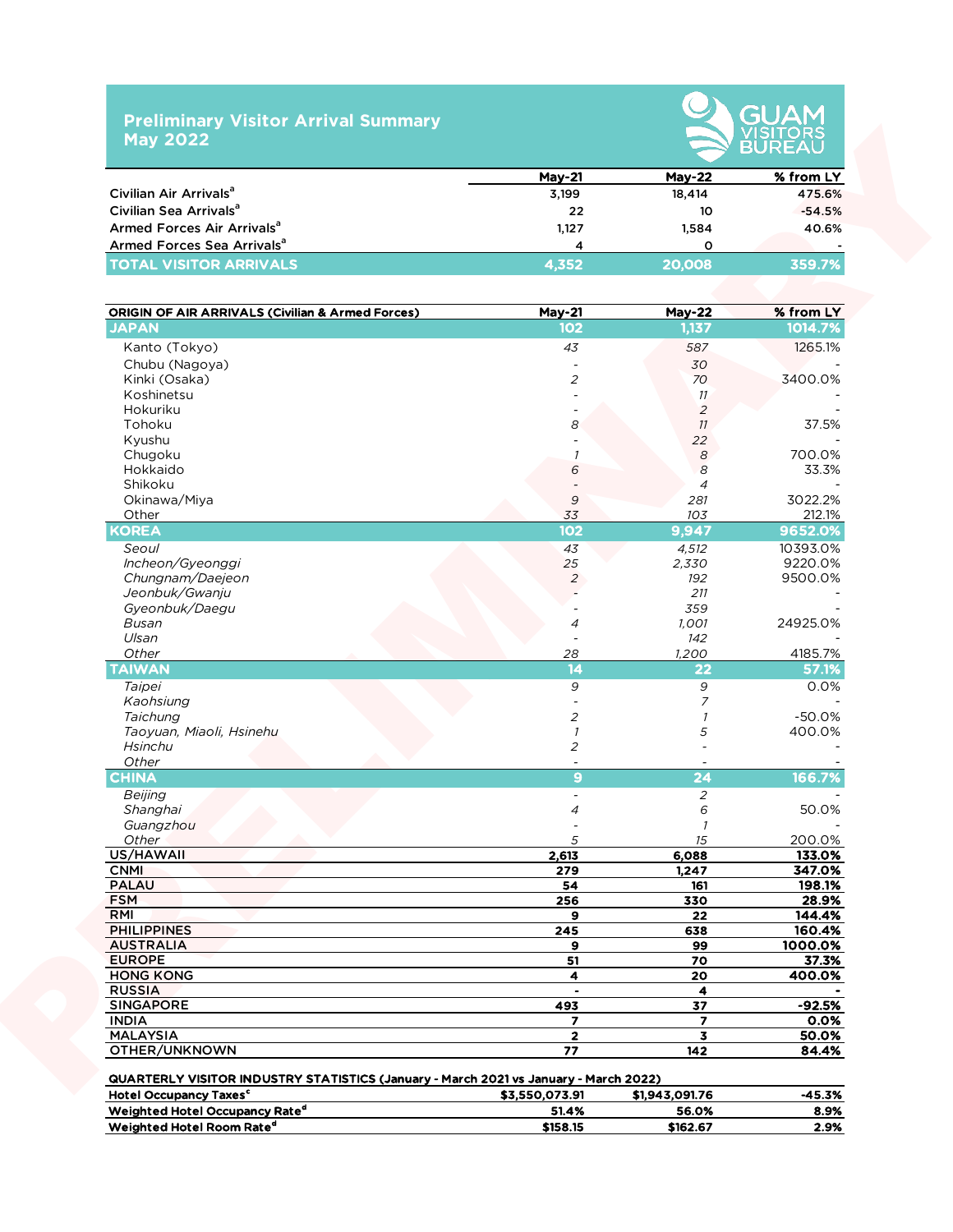## **Guam Visitors Bureau Preliminary May 2022 Visitor Arrival Summary Calendar Year-to-Date 2021/22 • Fiscal Year-to-Date 2021/22**



|                                    | <b>CYTD 2021</b><br>(Jan - Mav '21) | <b>CYTD 2022</b><br>(Jan - Mav '22) | $%$ from LY | <b>FYTD 2021</b><br>(Oct '21 - May '22) | <b>FYTD 2022</b><br>(Oct '21 - May '22) | % from LY |
|------------------------------------|-------------------------------------|-------------------------------------|-------------|-----------------------------------------|-----------------------------------------|-----------|
| Air Arrivals <sup>a</sup>          | 19.620                              | 56.689                              | 188.9%      | 26.354                                  | 81.209                                  | 208.1%    |
| Sea Arrivals <sup>a</sup>          | 266                                 | 199                                 | $-25.2%$    | 545                                     | 474                                     | $-13.0%$  |
| <b>TOTAL</b><br>. VISITOR ARRIVALS | 19,8861                             | 56,888                              | 186.1%      | 26.899                                  | 81.683                                  | 203.7%    |

|                                                                                | <b>CYTD 2021</b>                                     | <b>CYTD 2022</b>          |                       | <b>FYTD 2021</b>               | <b>FYTD 2022</b>                             |                     |
|--------------------------------------------------------------------------------|------------------------------------------------------|---------------------------|-----------------------|--------------------------------|----------------------------------------------|---------------------|
| Air Arrivals <sup>a</sup>                                                      | (Jan - May '21)<br>19,620                            | (Jan - May '22)<br>56,689 | % from LY<br>188.9%   | (Oct '21 - May '22)<br>26,354  | (Oct '21 - May '22)<br>81,209                | % from LY<br>208.1% |
| Sea Arrivals <sup>a</sup>                                                      |                                                      |                           |                       |                                |                                              |                     |
|                                                                                | 266                                                  | 199                       | $-25.2%$              | 545                            | 474                                          | $-13.0%$            |
| <b>TOTAL VISITOR ARRIVALS</b>                                                  | 19,886                                               | 56,888                    | 186.1%                | 26,899                         | 81,683                                       | 203.7%              |
|                                                                                |                                                      |                           |                       |                                |                                              |                     |
|                                                                                | <b>CYTD 2021</b>                                     | <b>CYTD 2022</b>          |                       | <b>FYTD 2021</b>               | <b>FYTD 2022</b>                             |                     |
| <b>ORIGIN OF AIR ARRIVALS (Civilian &amp; Armed Forces)</b><br>JAPAN           | (Jan - May '21)<br>,270                              | (Jan - May '22)<br>3,446  | % from $LY$<br>171.3% | (Oct '21 - May '22)<br>1,737   | (Oct '21 - May '22)<br>4,627                 | % from LY<br>166.4% |
| Kanto (Tokyo)                                                                  | 307                                                  | 1,425                     | 364.2%                | 538                            | 2,061                                        | 283.1%              |
| Chubu (Nagoya)                                                                 | 23                                                   | 158                       | 587.0%                | 51                             | 207                                          | 305.9%              |
| Kinki (Osaka)                                                                  | 16                                                   | 141                       | 781.3%                | 29                             | 186                                          | 541.4%              |
| Koshinetsu                                                                     | 6                                                    | 36                        | 500.0%                | 8                              | 47                                           | 487.5%              |
| Hokuriku                                                                       | 6                                                    | 9                         | 50.0%                 | 6                              | 13                                           | 116.7%              |
| Tohoku                                                                         | 97                                                   | 115                       | 18.6%                 | 101                            | 138                                          | 36.6%               |
| Kyushu                                                                         | 97                                                   | 73                        | $-24.7%$              | 102                            | 102                                          | 0.0%                |
| Chugoku                                                                        | 52                                                   | 55                        | 5.8%                  | 62                             | 63                                           | 1.6%                |
| Hokkaido<br>Shikoku                                                            | 100<br>$\overline{4}$                                | 96<br>6                   | $-4.0%$               | 100<br>5                       | 107<br>12                                    | 7.0%                |
| Okinawa/Miya                                                                   | 242                                                  | 888                       | 50.0%<br>266.9%       | 353                            | 1,067                                        | 140.0%<br>202.3%    |
| Other                                                                          | 320                                                  | 444                       | 38.8%                 | 382                            | 624                                          | 63.4%               |
| KOREA                                                                          | 482                                                  | 15,181                    | 3049.6%               | 639                            | 21,277                                       | 3229.7%             |
| Seoul                                                                          | 208                                                  | 7,034                     | 3281.7%               | 284                            | 10,179                                       | 3484.2%             |
| Incheon/Gyeonggi                                                               | 130                                                  | 3,674                     | 2726.2%               | 162                            | 5,251                                        | 3141.4%             |
| Chungnam/Daejeon                                                               | 8                                                    | 309                       | 3762.5%               | 14                             | 423                                          | 2921.4%             |
| Jeonbuk/Gwanju                                                                 | $\overline{4}$                                       | 287                       | 7075.0%               | 5                              | 363                                          | 7160.0%             |
| Gyeonbuk/Daegu                                                                 | 6                                                    | 508                       | 8366.7%               | 11                             | 685                                          | 6127.3%             |
| Busan                                                                          | 17                                                   | 1,418                     | 8241.2%               | 26                             | 1,757                                        | 6657.7%             |
| Ulsan                                                                          | 6                                                    | 197                       | 3183.3%               | 12                             | 246                                          | 1950.0%             |
| Other                                                                          | 103                                                  | 1,754                     | 1602.9%               | 125                            | 2,373                                        | 1798.4%             |
| <b>TAIWAN</b>                                                                  | 46                                                   | 91                        | 97.8%                 | 114                            | 173                                          | 51.8%               |
| Taipei                                                                         | 30                                                   | 47                        | 56.7%                 | 68                             | 93                                           | 36.8%               |
| Kaohsiung                                                                      | $\overline{\phantom{a}}$                             | 17                        | 1600.0%               | 13                             | 19                                           | 46.2%               |
| Taichung                                                                       | $\frac{5}{2}$                                        | 8                         | 60.0%                 | 11                             | 13                                           | 18.2%               |
| Taoyuan, Miaoli, Hsinehu                                                       |                                                      | 12                        | 500.0%                | 8                              | 38                                           | 375.0%              |
| Hsinchu                                                                        | $\mathfrak Z$<br>5                                   | -1<br>6                   | $-66.7%$              | $\overline{4}$<br>10           | 3<br>$\overline{7}$                          | $-25.0%$            |
| Other<br><b>CHINA</b>                                                          | 47                                                   | 88                        | 20.0%<br>87.2%        | 60                             | 149                                          | $-30.0%$<br>148.3%  |
|                                                                                |                                                      |                           |                       |                                |                                              |                     |
| Beijing<br>Shanghai                                                            | 32                                                   | 6<br>37                   | 15.6%                 | $\overline{\phantom{a}}$<br>35 | $\overline{7}$<br>83                         | 137.1%              |
| Guangzhou                                                                      | $\overline{1}$                                       | 9                         | 800.0%                | $\mathfrak Z$                  | 9                                            | 200.0%              |
| Other                                                                          | 14                                                   | 36                        | 157.1%                | 22                             | 50                                           | 127.3%              |
| US/HAWAII                                                                      | 13,661                                               | 27,441                    | 100.9%                | 18,515                         | 40,722                                       | 119.9%              |
| <b>CNMI</b>                                                                    | 961                                                  | 4,223                     | 339.4%                | 1,288                          | 5,328                                        | 313.7%              |
| PALAU                                                                          | 79                                                   | 412                       | 421.5%                | 89                             | 569                                          | 539.3%              |
| <b>FSM</b>                                                                     | 942                                                  | 1,316                     | 39.7%                 | 1,228                          | 2,009                                        | 63.6%               |
| RMI                                                                            | 17                                                   | 46                        | 170.6%                | 25                             | 63                                           | 152.0%              |
| <b>PHILIPPINES</b>                                                             | 946                                                  | 2,230                     | 135.7%                | 1,323                          | 3,232                                        | 144.3%              |
| <b>AUSTRALIA</b><br><b>EUROPE</b>                                              | 167<br>100                                           | 651<br>349                | 289.8%<br>249.0%      | 181<br>$\overline{122}$        | 698<br>501                                   | 285.6%<br>310.7%    |
| <b>HONG KONG</b>                                                               | 8                                                    | 40                        | 400.0%                | 18                             | 48                                           | 166.7%              |
| <b>RUSSIA</b>                                                                  | 14                                                   | 27                        | 92.9%                 | 25                             | 41                                           | 64.0%               |
| <b>SINGAPORE</b>                                                               | 509                                                  | 244                       | $-52.1%$              | 513                            | 390                                          | $-24.0%$            |
| <b>INDIA</b>                                                                   | 49                                                   | 38                        | -22.4%                | 69                             | 54                                           | $-21.7%$            |
| MALAYSIA                                                                       | 5                                                    | 22                        | 340.0%                | 6                              | 35                                           | 483.3%              |
| OTHER/UNKNOWN                                                                  | 317                                                  | 844                       | 166.2%                | 402                            | 1,293                                        | 221.6%              |
|                                                                                |                                                      |                           |                       |                                | (Oct 2020 - Mar 2021 vs Oct 2021 - Mar 2022) |                     |
| <b>VISITOR INDUSTRY STATISTICS</b><br><b>Hotel Occupancy Taxes<sup>c</sup></b> | (Jan - Mar 2021 vs Jan - Mar 2022)<br>\$3,550,073.91 | \$1,943,091.76            | $-45.3%$              | \$6,127,239.09                 | \$4,575,308.63                               | $-25.3%$            |
|                                                                                | 51.4%                                                | 56.0%                     | 8.9%                  | 45.0%                          |                                              | 1.3%                |
| Weighted Hotel Occupancy Rate <sup>d</sup>                                     |                                                      | \$162.67                  | 2.9%                  | \$156.12                       | 45.6%<br>\$164.40                            | 5.3%                |

| <b>VISITOR INDUSTRY STATISTICS</b>         | (Jan - Mar 2021 vs Jan - Mar 2022) |                |          | (Oct 2020 - Mar 2021 vs Oct 2021 - Mar 2022) |                |        |  |  |  |
|--------------------------------------------|------------------------------------|----------------|----------|----------------------------------------------|----------------|--------|--|--|--|
| <b>Hotel Occupancy Taxes<sup>c</sup></b>   | \$3.550.073.91                     | \$1,943,091.76 | $-45.3%$ | \$6,127,239,09                               | \$4.575.308.63 | -25.3% |  |  |  |
| Weighted Hotel Occupancy Rate <sup>d</sup> | 51.4%                              | 56.0%          | 8.9%     | 45.0%                                        | 45.6%          | 1.3%   |  |  |  |
| Weighted Hotel Room Rate <sup>d</sup>      | \$158.15                           | \$162.67       | 2.9%     | \$156.12                                     | \$164.40       | 5.3%   |  |  |  |